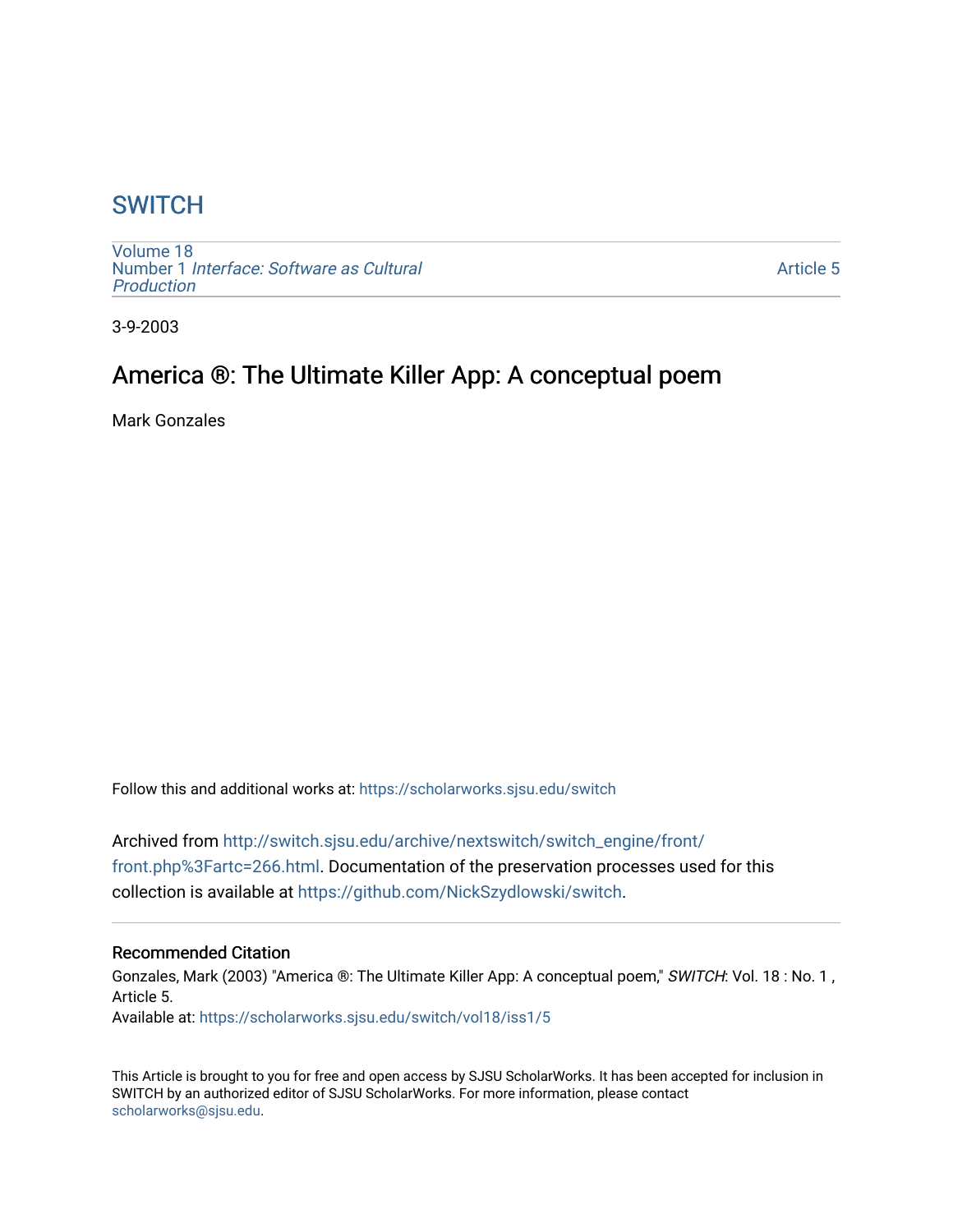## SWITCH





**[CADRE Invitational](file:///Users/nszydlowski/Desktop/websites%20copy/Switch%20Journal/switch.sjsu.edu/archive/nextswitch/switch_engine/front/front.php_cat%3d45.html)** Five sessions revolving around Interface: Software as cultural production



**[A Pierre Lévy Project](file:///Users/nszydlowski/Desktop/websites%20copy/Switch%20Journal/switch.sjsu.edu/archive/nextswitch/switch_engine/front/front.php_cat%3d48.html)** SWITCH proudly presents Lévy's current research project called the *Collective Intelligence Game*.



**[Digital Insights](file:///Users/nszydlowski/Desktop/websites%20copy/Switch%20Journal/switch.sjsu.edu/archive/nextswitch/switch_engine/front/front.php_cat%3d46.html)** Seven explorations into information space

#### **[all](file:///Users/nszydlowski/Desktop/websites%20copy/Switch%20Journal/switch.sjsu.edu/archive/nextswitch/switch_engine/front/front.php.html) [#1](file:///Users/nszydlowski/Desktop/websites%20copy/Switch%20Journal/switch.sjsu.edu/archive/nextswitch/switch_engine/front/front.php_cat%3d5.html) [#2](file:///Users/nszydlowski/Desktop/websites%20copy/Switch%20Journal/switch.sjsu.edu/archive/nextswitch/switch_engine/front/front.php_cat%3d6.html) [#3](file:///Users/nszydlowski/Desktop/websites%20copy/Switch%20Journal/switch.sjsu.edu/archive/nextswitch/switch_engine/front/front.php_cat%3d7.html) [#4](file:///Users/nszydlowski/Desktop/websites%20copy/Switch%20Journal/switch.sjsu.edu/archive/nextswitch/switch_engine/front/front.php_cat%3d8.html) [#5](file:///Users/nszydlowski/Desktop/websites%20copy/Switch%20Journal/switch.sjsu.edu/archive/nextswitch/switch_engine/front/front.php_cat%3d9.html) [#6](file:///Users/nszydlowski/Desktop/websites%20copy/Switch%20Journal/switch.sjsu.edu/archive/nextswitch/switch_engine/front/front.php_cat%3d10.html) [#7](file:///Users/nszydlowski/Desktop/websites%20copy/Switch%20Journal/switch.sjsu.edu/archive/nextswitch/switch_engine/front/front.php_cat%3d11.html) [#8](file:///Users/nszydlowski/Desktop/websites%20copy/Switch%20Journal/switch.sjsu.edu/archive/nextswitch/switch_engine/front/front.php_cat%3d12.html) [#9](file:///Users/nszydlowski/Desktop/websites%20copy/Switch%20Journal/switch.sjsu.edu/archive/nextswitch/switch_engine/front/front.php_cat%3d13.html) [#10](file:///Users/nszydlowski/Desktop/websites%20copy/Switch%20Journal/switch.sjsu.edu/archive/nextswitch/switch_engine/front/front.php_cat%3d14.html) [#11](file:///Users/nszydlowski/Desktop/websites%20copy/Switch%20Journal/switch.sjsu.edu/archive/nextswitch/switch_engine/front/front.php_cat%3d15.html) [#12](file:///Users/nszydlowski/Desktop/websites%20copy/Switch%20Journal/switch.sjsu.edu/archive/nextswitch/switch_engine/front/front.php_cat%3d16.html) [#13](file:///Users/nszydlowski/Desktop/websites%20copy/Switch%20Journal/switch.sjsu.edu/archive/nextswitch/switch_engine/front/front.php_cat%3d17.html) [#14](file:///Users/nszydlowski/Desktop/websites%20copy/Switch%20Journal/switch.sjsu.edu/archive/nextswitch/switch_engine/front/front.php_cat%3d18.html) [#15](file:///Users/nszydlowski/Desktop/websites%20copy/Switch%20Journal/switch.sjsu.edu/archive/nextswitch/switch_engine/front/front.php_cat%3d19.html) [#16](file:///Users/nszydlowski/Desktop/websites%20copy/Switch%20Journal/switch.sjsu.edu/archive/nextswitch/switch_engine/front/front.php_cat%3d20.html) [#17](file:///Users/nszydlowski/Desktop/websites%20copy/Switch%20Journal/switch.sjsu.edu/archive/nextswitch/switch_engine/front/front.php_cat%3d21.html) [#18](file:///Users/nszydlowski/Desktop/websites%20copy/Switch%20Journal/switch.sjsu.edu/archive/nextswitch/switch_engine/front/front.php_cat%3d44.html)**



**America ®: The Ultimate Killer App A conceptual poem [Mark Gonzales](file:///Users/nszydlowski/Desktop/websites%20copy/Switch%20Journal/switch.sjsu.edu/archive/nextswitch/switch_engine/front/users.php_w%3d21.html)** on Mar 9 2003 **[issue 18](file:///Users/nszydlowski/Desktop/websites%20copy/Switch%20Journal/switch.sjsu.edu/archive/nextswitch/switch_engine/front/front.php_cat%3d44.html)**

**America ®: The Ultimate Killer App. A conceptual poem which explores America's ® role as the dominate "product" in the world "market." In a series of guiding questions and comments, this piece illustrates how America ® created an entire market for itself and continues to grow its market share worldwide.** 

"First of all, this conceptual poem is not intended to be definitive or conclusive; it is merely a series of guiding questions and comments which explore the possibility of America ® being the ultimate killer App. This piece does not have any definitive answers, it simply raises questions." -Mark Gonzales

## **The Killer App. (definition):**

"The Killer App. (short for application) is yet another grail of the computer industry: The hardware/software combination that creates an entire market segment for itself", (Snap to Grid, A User's Guide To Digital Arts, Media, and Cultures, The World Wide Web: In Search of The Telephone Opera, The Killer App?, Peter Lunenfeld)

## **America ® Version 10.1 The Ultimate Killer App.**

William Samuel Johnson, George Washington, Roger Sherman, Benjamin Franklin, Oliver Ellsworth, Thomas Jefferson, George Read, Gunning Bedford, Jr., John Dickinson, Richard Bassett, Jacob Broom, William Few, Abraham Baldwin, William Houston, William L. Pierce, James McHenry, Daniel Carroll, Luther Martin, John F. Mercer, Nathaniel Gorham, Rufus King, Elbridge Gerry, Caleb Strong, John Langdon, Nicholas Gilman, William Livingston, David Brearley, William Patterson, Jonathan Dayton, William C. Houston, Alexander Hamilton, John Lansing, Jr., Robert Yates, William. Blount, Richard. Dobbs Spaight, Hugh Williamson, William R. Davie, Alexander Martin, Thomas Mifflin, Robert Morris, George Clymer, Thomas Fitzsimons, Jared Ingersoll, James Wilson, Governor Morris, John Rutledge, Charles Cotesworth Pinckney, Pierce Butler, John Blair, James Madison Jr., George Mason, James McClurg, Edmund J. Randolph, George Wythe

© 1776-2003 America ® Incorporated all right reserved. America ®, American ®, America's ®, United States ®, USA ®, US ®, US of A ®, U. S. ® American Revolution ®, The Stars and Strips ®, Old Glory, ®, Uncle Sam ®, The Liberty Bell ®, The Star Spangled Banner ®, Yankee Doodle ®, The Pledge of Allegiance ®, The Statue of Liberty, ®, Mount Rushmore ®, The White House ®, America The Beautiful, ®, The Fourth of July ®, Freedom ® and the American Flag ® logo are registered trademarks of America ® Incorporated in the U.S. ® and/or other countries.

## **America ® Timeline:**

America ® Version 1.0 (date of release, 1783) America ® Version 2.0 (date of release, 1812) America ® Version 3.0 (date of release, 1848)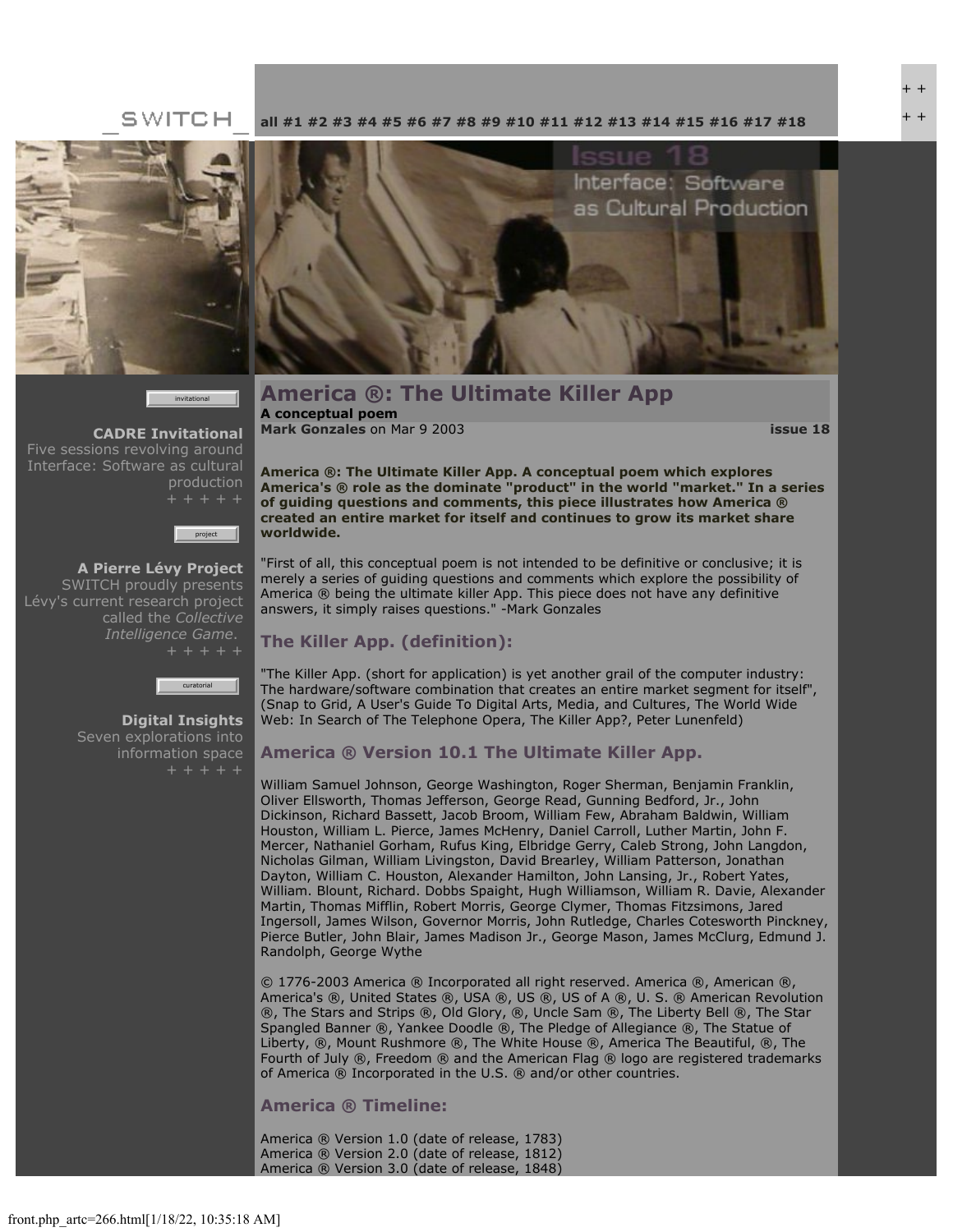America ® Version 4.0 (date of release, 1865) America ® Version 5.0 (date of release, 1898) America ® Version 6.0 (date of release, 1918) America ® Version 7.0 (date of release, 1945) America ® Version 8.0 (date of release, 1953) America ® Version 9.0 (date of release, 1975) America ® Version 10.0 (date of release, 1991) America ® Version 10.1 (date of release, 2001)

#### **America ®: Laying the Foundation**

The American Revolution ® raised many questions about the role of government and the place of the military within it. Remember, there was no president until 1789, and no congress as we know it today. A nation was truly in the making—and it might have failed. But with the great energy and sense of common purpose that defines us, Americans ® eventually forced the British to sue for peace and grant America ® its independence. (http://www.cr.nps.gov/hps/pad/defenders/revwarcover.html)

#### **America ®: The Unofficial Story**

"The unofficial history of America™, which continues to be written, is not a story of rugged individualism and heroic personal sacrifice in the pursuit of a dream. It is a story of democracy derailed, of a revolutionary spirit suppressed, and of a once-proud people reduced to servitude." (Culture Jam: The UnCooling of America™, Kalle Lasn, William Morrow/Eaglebrook, 1999)

#### **America ®: It's Not Just a Country Anymore**

America is no longer a country, but a multi-trillion dollar brand. America™ is no different from McDonald's, Marlboro or General Motors. It's an image "sold" not only to the citizens of the U.S.A.™, but to consumers worldwide. The American™ brand is associated with catchwords such as "democracy," "opportunity" and "freedom." (Kalle Lasn, Culture Jam)

### **America ®: So perfect that it limits your ability to depict and imagine a future.**

"I lay the blame for our inability to imagine anything beyond the moment on two, almost perfect visual systems, both more than a decade old. The first is a movie; the second an interface." (Peter Lunenfeld, Permanent Present, Art/Text no. 63 28-30 N '98/JA '99)

Blade Runner and The Graphic User Interface (GUI).

Described by Syd Mead, the visual futurist for the film (Blade Runner), as "a maze of mechanical detail overload onto barely recognizable architecture producing an encrusted combination of style which we…labeled 'retro deco'—is perfectly postmodern. "As such, it (Blade Runner) has inoculated every cinematic depiction of the future to emerge since." (Peter Lunenfeld, Permanent Present, Art/Text no. 63 28-30 N '98/JA '99)

"The market is dominated by one particular flavor of graphic user interface, or GUI, as it's called."

"For all of its success, this interface model, like Blade Runner, becomes an impediment to thinking beyond the present. While there are regular software upgrades that incrementally increase the design efficiency, nothing radically different has penetrated the computer market, nothing really says, "This is the future, pay attention." (Peter Lunenfeld, Permanent Present, Art/Text no. 63 28-30 N '98/JA '99)

#### **Adobe Photoshop: Another Killer App.**

"Adobe Photoshop is easily the most life-changing program in publishing history. It sits at the cornerstone of both print and Web publishing -- its power matched only by its elegance. "God bless the United States of Photoshop." --DAVID BLATNER (http://www.macword.com/2000/08/28/photoshop.html)

#### **America ®: The Marketing Campaign**

America ® the Marketing Campaign has had a very good run so far, it has inspired many people around the world to "seek out a better life", to "live the American ® Dream", to "be all that you can be", to "find that gold mountain". The marketing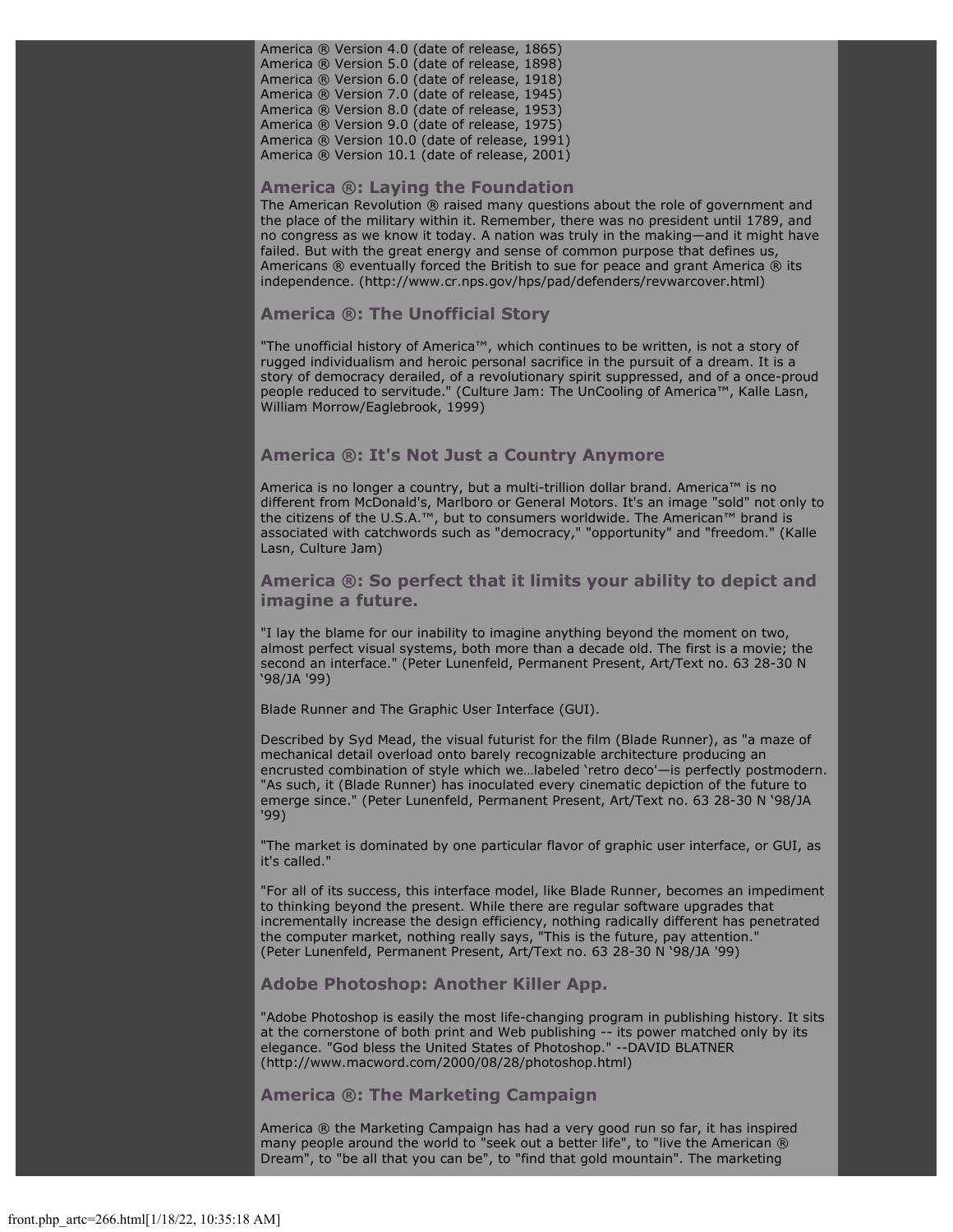campaign was started by America's ® parent company, England and has never let up. So dominant that everything that happened before does not matter, it wiped clean the past and all of its baggage, like a huge sea swell. America ® has always been about "now"; the past has only been used to help create the future. We have a selective past here in America ®; a past which usually benefits us. Some of America's ® past advertising campaigns have included: The Boston Tea Party ®, The Boston Massacre ®, The Alamo ®, Remember The Maine ®, December 7th: A day that will live in Infamy  $\circledR$ , and Cold War  $\circledR$ . Our latest marketing campaign,  $9/11$   $\circledR$  is interesting because we live in an age of information, sound bites, and virtual wars (Operation Desert Storm ®). We are a product without any competitors. This has put us in a very abnormal situation. We as a company have been forced to create our own competition. So we created The Axis of Evil ®. These marketing campaigns have become rallying calls for innovation and refinement of America ® the Killer App.

### **America ®: We Ran Out of Competition, So We Created Our Own, Axis of Evil ®**

America  $\circledR$  version 10.1 is in a unique position after  $9/11 \circledR$ . How are we responding to a direct assault on our Killer App. Status? Can Bush version 2.0 guide America  $@10.1$ through this difficult time? Will his team of programmers, system administrators, interface designers and software engineers be able to help him through this?

As America ® faces a potential conflict with the Axis of Evil ®, one must ask some questions: What are we trying to do with our status? Is this about innovation? Is this about market share? Is this about emerging technologies?

Does the Axis of Evil ® have a technology that we want to acquire? If so, what is it? Why would we want this? Is it their access to oil? Oil is an "old technology" and most do not see the necessity for acquiring old technology. Maybe this is a signal that America ® has stopped innovating? Maybe this is our last great effort to use old technology to retain our market share? Will it work?

## **"The Terrorist" ®: The Next New Killer App.**

Is "The Terrorist" ® the new Killer App? Can marketing campaigns help countries and underground movements become Killer Apps? Sure they can. "The Boston Tea Party" ®, "Remember The Alamo" ®, "Manifest Destiny" ® and other marketing slogans and concepts became America ®. Will the "War on Terror" ® backfire on America ® and create a new Killer App? Is "The Terrorist" ® the Ultimate Killer Ap? Have they replaced America ®? Are they a new type of Application? Is "The Terrorist" ® an open-source Ap? Will open-source Killer Apps. replace traditional Killer Apps?

Open-source Killer Apps. Vs. Killer Apps. based on copy written proprietary software code, which will be more effective in the future?

### **America ®: Using the Business Strategy of Crashing and Combining Systems**

Crashing, combining and inventing systems has also been the cornerstone of America's ® success as the killer app. Established systems ensure stability and prosperity. They also help justify actions and repercussions. Some of the systems, which were crashed and combined, included:

The Virginia Company (Jamestown) and the Pilgrims and Puritans (religious freedom) The Transcontinental Railroad and Manifest Destiny ® Slavery and Capitalism ® Exploitation and the Industrial Revolution Genocide and Expansionism ® Ecocide and War

#### **America ®: The Industry Standard**

Does Adobe Photoshop™ know that it is a killer App? Of course it does, it worked very hard to place it in its unique position as the Industry Standard. This is very similar to America's ® unique position as the Industry Standard country. As a professor of graphic design, I teach my students to use only Industry Standard software. As a citizen of the world, why would we want anything less? Who would want to use substandard software? Who would want to be anything other than an American ®? Why would we want anything less? Why is it bad to want to share this with the rest of the world? Why would you want anything else, when you can have it all in one beautifully designed interface?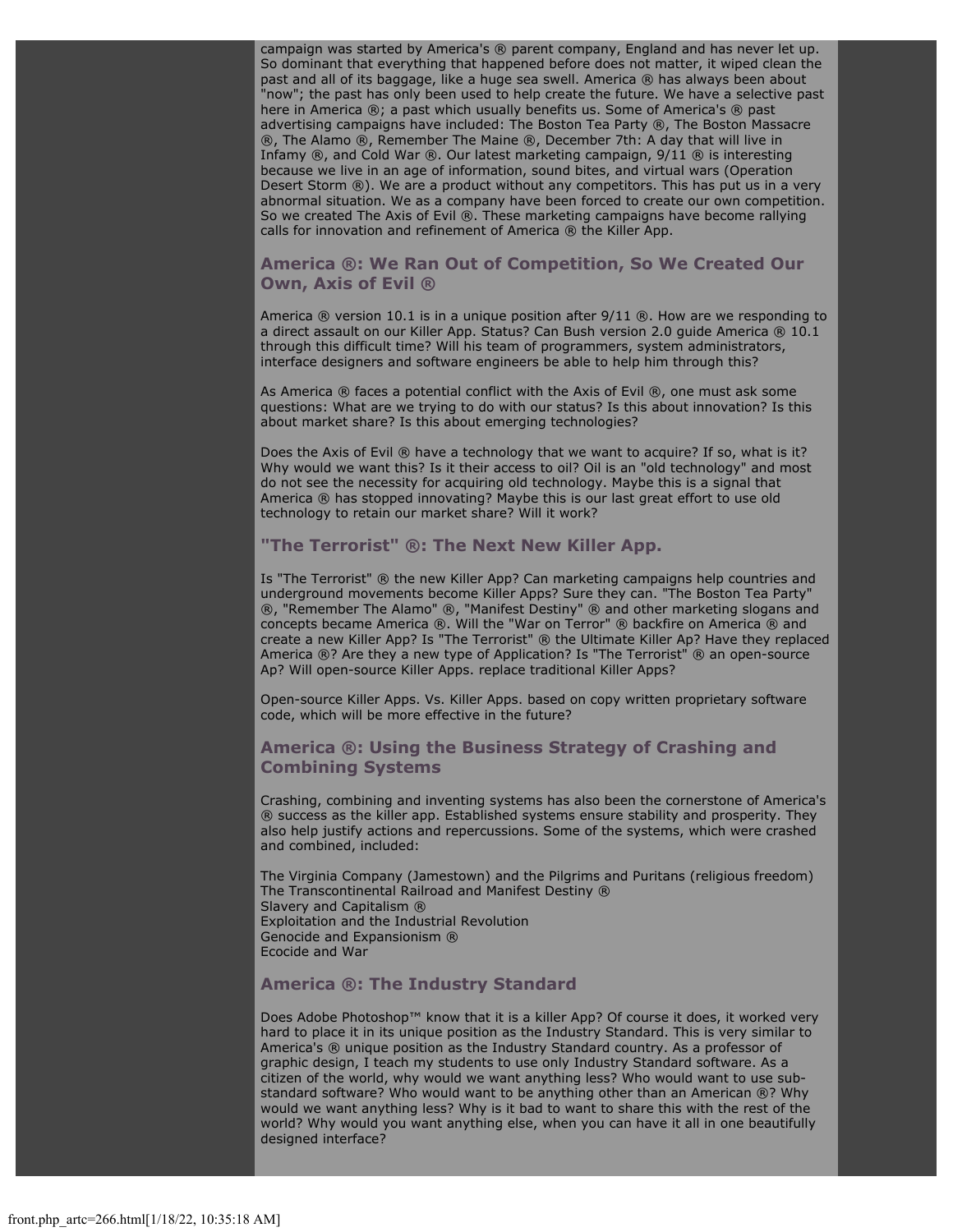#### **America ®: An Impediment to Thinking Beyond the Present.**

What is the point of being a Killer App? Is this the human condition? Do we all strive as individuals to be the Killer App? Is this a survival skill? Or is this a manifestation of some primal need?

Is it possible to innovate as a Killer App?

Does innovation stop once we attain Killer App status?

Does maintaining our status count as innovation?

Do we innovate only to become a Killer App?

If the answer is yes, than what is the point of innovation?

Is true innovation non-commercial?

#### **America ®: Value Added**

Some killer apps. actually help us with our daily lives. Photoshop™ and MS Word ™ actually help us create communication and offer us some benefits. America ® also offers it citizen's benefits as well such as: one of the highest standards of living in the world, fairly low taxes, government subsidies and allowances for education and heath, and a government conducive for capitalistic ventures.

What is in it for the rest of the world? How would citizens of other countries benefit from America ® being the worldwide leader? Benefits might include: increased stability, easy access to information, one stop shopping, resources for innovation and research, affordability, accessibility. Are these not the same benefits that Adobe™, Macromedia™, and Microsoft™ offer with their suites of Killer Aps? Do Adobe Photoshop™, Adobe Illustrator™, and Adobe Go Live™ make the world a better place to live in? Is the world a better place with America ® as the Ultimate Killer App?

#### **America™: Lessons Learned**

Since our early developers arrived and created the original 13 colonies, America ® has ensured it's place in the market by swallowing-up innovation and eliminating competition. Did we learn our lessons from other Killer Apps such as Greece™, The Roman Empire™, and Spain™? What caused their demise? And what will cause ours? Can we learn from the past? What will we do with this knowledge and foresight?

What can we learn from other Killer Apps? What did the The Romans™ learn from the Greeks™? What did the Spanish learn from the Romans? What is unique about our tenure as the Killer App? We are the only country that has had prior knowledge of the concept of the Killer App. What will we do with this unique position? Or is it really unique? Did the Greeks™ and Romans™ know that they were Killer Apps? What about failed Killer Apps? Were Hitler, Mao Tse Tung and others the architects of a failed Killer App? What were their failings? What was the fatal flaw that caused their products to fail in the market place? Is America  $\mathcal{R}$  is the same position now?

#### **America™: Value Migration**

Why would others not want to have America ® as the Ultimate Killer App?

Who would benefit from this situation?

How will this serve the world-wide community?

Which country will become the next Killer App?

Will any other country have the ability to be the next Killer App?

## **Appendex:**

#### **America ® Graffiti:**

"That is not the America  $\circledR$  I know. That is not the America  $\circledR$  I serve. We refuse to live in fear. (Applause) This nation, in World War and in Cold War ®, has never permitted the brutal and lawless to set history's course. Now, as before, we will secure our nation, protect our freedom ®, and help others to find freedom ® of their own."